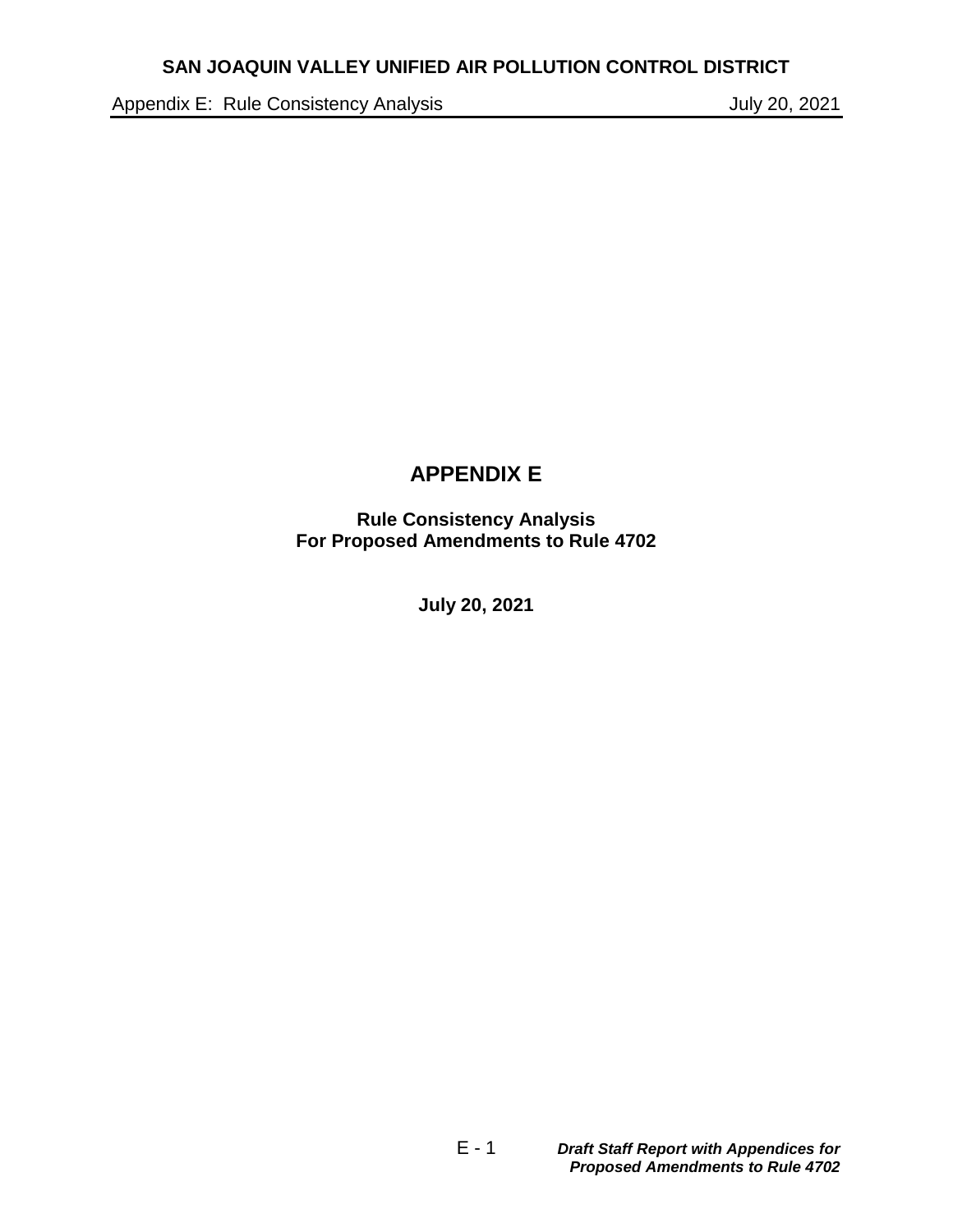Appendix E: Rule Consistency Analysis **All Accord 2014** July 20, 2021

This page intentionally blank.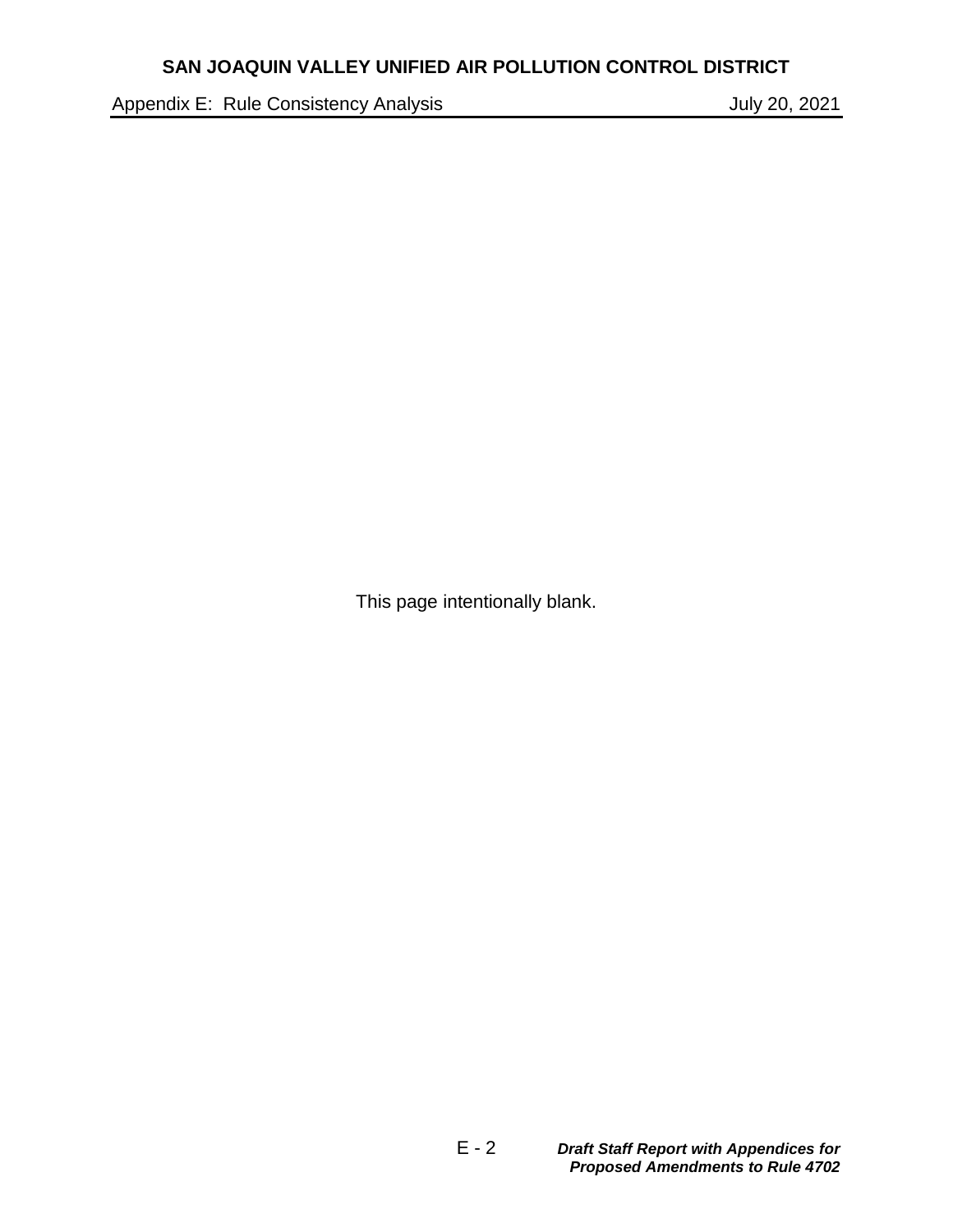# **SAN JOAQUIN VALLEY UNIFIED AIR POLLUTION CONTROL DISTRICT**

Appendix E: Rule Consistency Analysis **All Accord 2014** July 20, 2021

# **RULE CONSISTENCY ANALYSIS FOR PROPOSED AMENDMENTS TO RULE 4702**

# **I. REQUIREMENTS FOR RULE CONSISTENCY ANALYSIS**

Pursuant to Section 40727.2 of the California Health and Safety Code, prior to adopting, amending, or repealing a rule or regulation, the District performs a written analysis that identifies and compares the air pollution control elements of the rule or regulation with corresponding elements of existing or proposed District and United States Environmental Protection Agency (EPA) rules, regulations, and guidelines that apply to the same source category. The rule elements analyzed are emission limits; monitoring and testing requirements; recordkeeping and reporting requirements; and operating parameters and work practice requirements.

## **II. ANALYSIS**

## **A. District Rules**

Facilities could be subject to other District rules including:

- $\triangleright$  Rule 1070 Inspections
- $\triangleright$  Rule 1081 Source sampling
- $\triangleright$  Rule 1100 Equipment Breakdown
- ▶ Rule 2010 Permits Required
- ▶ Rule 2201 New and Modified Stationary Source Review Rule
- ▶ Rule 2250 Permit-Exempt Equipment Registration
- $\triangleright$  Rule 2520 Federally Mandated Operating Permits
- ▶ Rule 4001 New Source Performance Standards
- $\triangleright$  Rule 4101 Visible Emissions
- $\triangleright$  Rule 4102 Nuisance
- $\triangleright$  Rule 4201 Particulate Matter Concentration
- $\triangleright$  Rule 4701 Internal Combustion Engines Phase 1
- ▶ Rule 4801 Sulfur Compounds

The above-listed rules are not in conflict with, nor are they inconsistent with the requirements of Proposed Rule 4702.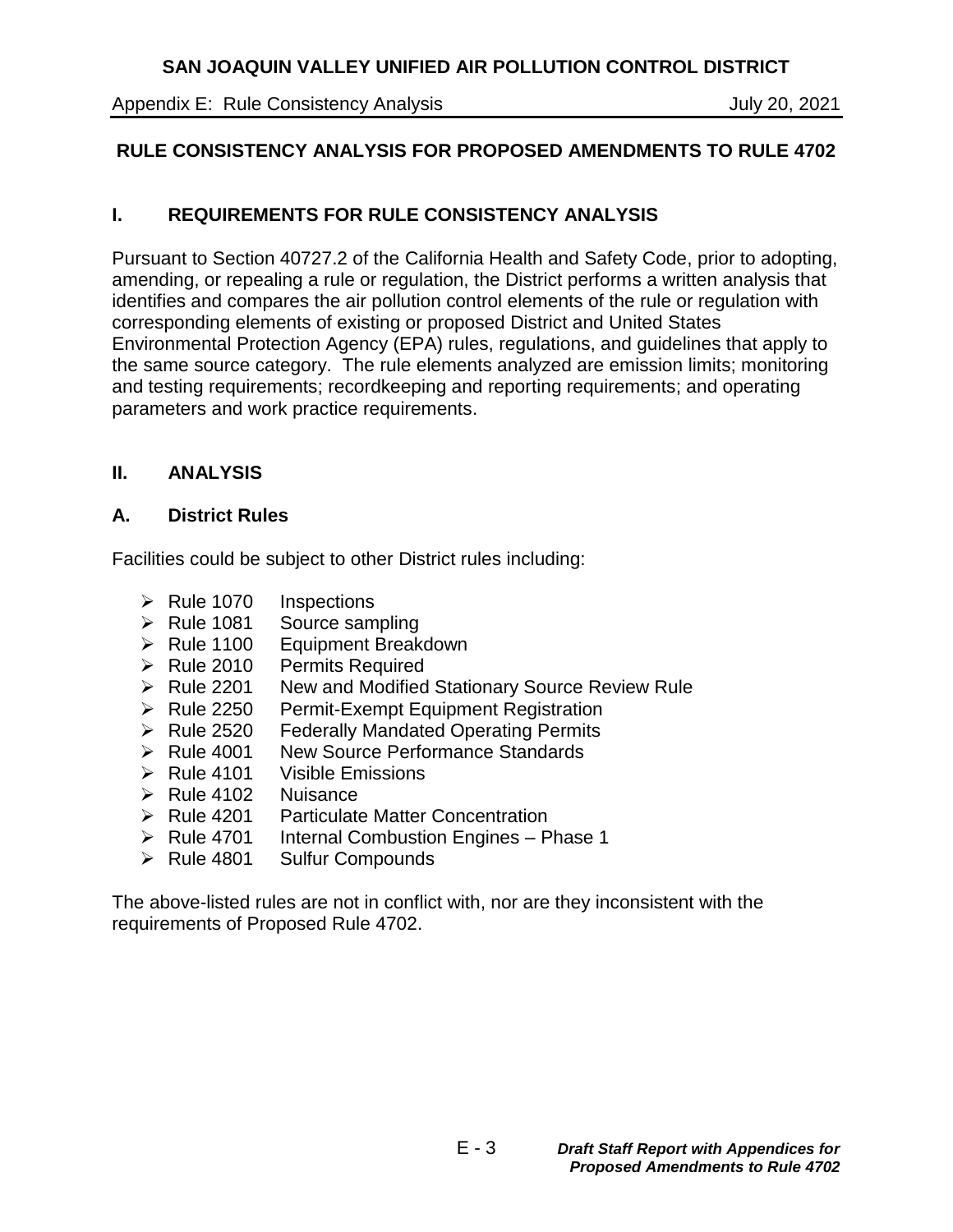# **SAN JOAQUIN VALLEY UNIFIED AIR POLLUTION CONTROL DISTRICT**

#### Appendix E: Rule Consistency Analysis **All Accord 2014** July 20, 2021

#### **B. Federal Rules, Regulations, and Policies**

*1. EPA Control Techniques Guideline (CTG) Document*

Based on the EPA "Control Techniques Guidelines and Alternative Control Techniques Documents for Reducing Ozone-Causing Emissions" document<sup>1</sup>, there are no EPA CTGs applicable to this source category and, therefore, no conflicts or inconsistencies with the proposed requirements of Rule 4702.

#### *2. EPA Alternative Control Techniques (ACT) Document*

NOx Emissions from Stationary Reciprocating Internal Combustion Engines (EPA – 453/R-93-032, July 1993)

The EPA Alternative Control Techniques (ACT) document – NOx Emissions from Stationary Reciprocating Internal Combustion Engines (EPA – 453/R-93-032, July 1993) applies to stationary combustion engines. The ACT document provides technical information for use by State and local agencies to develop and implement regulatory programs to control NOx emissions from stationary reciprocating engines; however, the ACT does not recommend specific emission limits. There are no conflicts or inconsistencies with the proposed requirements of Rule 4702.

*3. EPA New Source Performance Standard (NSPS)*

 $\overline{a}$ 

40 CFR 60 Subpart IIII – Standards of Performance for Stationary Compression Ignition Internal Combustion Engines

The New Source Performance Standards (NSPS) of 40 CFR 60 Subpart IIII apply to stationary compression-ignition IC engines. 40 CFR 60 Subpart IIII establishes emission certification requirements for manufacturers of stationary compression-ignition IC engines. 40 CFR 60, Subpart IIII also establishes emission requirements for owners and operators of compression-ignition IC engines for which construction commenced after July 11, 2005 and the engine was manufactured after April 1, 2006 for engines that are not fire pump engines and for owners and operators of compression-ignition IC engines for which construction commenced after July 11, 2005 and the engine was manufactured after July 1, 2006 for engines that were manufactured as certified National Fire Protection Association (NFPA) fire pump engines after July 1, 2006.

<sup>1</sup> Control Techniques Guidelines and Alternative Control Techniques Documents for Reducing Ozone-Causing Emissions. (2016). Retrieved December 8, 2020 from [https://www.epa.gov/ground-level-ozone-pollution/control](https://www.epa.gov/ground-level-ozone-pollution/control-techniques-guidelines-and-alternative-control-techniques)[techniques-guidelines-and-alternative-control-techniques](https://www.epa.gov/ground-level-ozone-pollution/control-techniques-guidelines-and-alternative-control-techniques)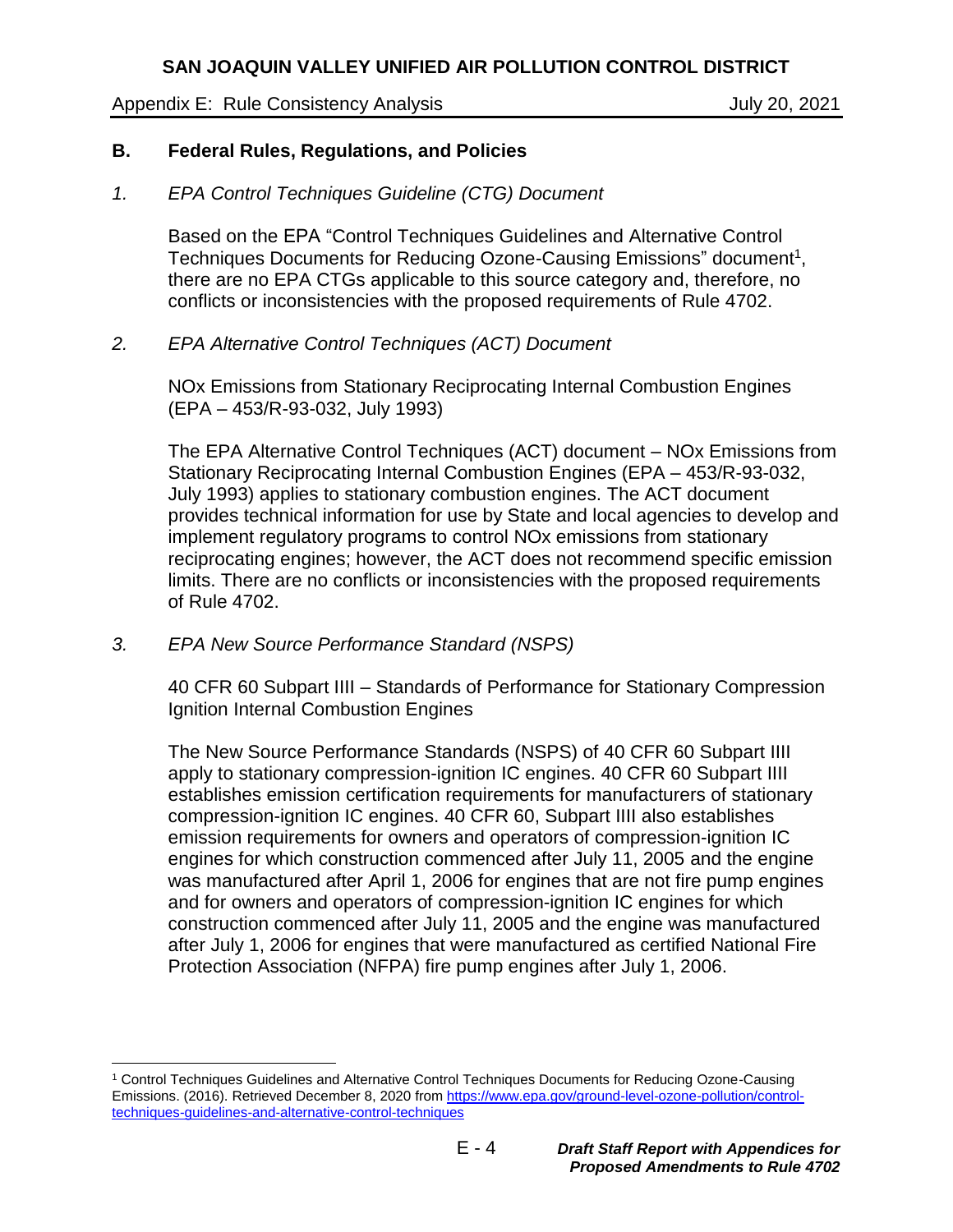Appendix E: Rule Consistency Analysis **Automagne 10 and 10 and 10 and 10 and 10 and 10 and 10 and 10 and 10 and 1** 

The District evaluated the requirements of 40 CFR 60 Subpart IIII and determined that there are no conflicts or inconsistencies with the proposed requirements of Rule 4702.

40 CFR 60 Subpart JJJJ – Standards of Performance for Stationary Spark Ignition Internal Combustion Engines

The NSPS of 40 CFR 60 Subpart JJJJ apply to stationary spark-ignition IC engines. 40 CFR 60 Subpart JJJJ establishes emission requirements for manufacturers of stationary spark-ignition IC engines. 40 CFR 60 Subpart JJJJ also establishes emission requirements for owners and operators of stationary spark ignition IC engines that commence construction after June 12, 2006 where the IC engines are manufactured: on or after July 1, 2007 for engines with a maximum rated power greater than or equal to 500 bhp, except lean-burn engines with a maximum engine power greater than or equal to 500 bhp and less than 1,350 bhp; on or after January 1, 2008, for lean-burn engines with a maximum rated power greater than or equal to 500 bhp and less than 1,350 bhp; on or after July 1, 2008, for engines with a maximum rated power less than 500 bhp; or on or after January 1, 2009, for emergency engines with a maximum rated power greater than 19 kW (25 bhp).

The District evaluated the requirements of 40 CFR 60 Subpart JJJJ and determined that there are no conflicts or inconsistencies with the proposed requirements of Rule 4702.

*4. National Emission Standard for Hazardous Air Pollutants (NESHAP)*

40 CFR 61 (NESHAP) does not include a NESHAP standard for IC engines.

*5. National Emission Standard for Hazardous Air Pollutants (NESHAP) for Source Categories (Maximum Achievable Control Technology)*

40 CFR 63 Subpart ZZZZ – National Emissions Standards for Hazardous Air Pollutants for Stationary Reciprocating Internal Combustion Engines

40 CFR 63 Subpart ZZZZ establishes national emission limitations and operating limitations for hazardous air pollutants (HAPs) emitted from stationary reciprocating internal combustion engines (RICE) located at major and area sources of HAP emissions. As defined in 40 CFR 63 Subpart ZZZZ, a major source of HAP emissions is a facility that has the potential to emit any single HAP at a rate of 10 tons per year or greater or any combinations of HAPs at a rate of 25 tons per year or greater and an area source of HAPs is a facility is not a major source of HAPs. 40 CFR 63 Subpart ZZZZ applies to owners and operators of stationary reciprocating internal combustion engines, except if the